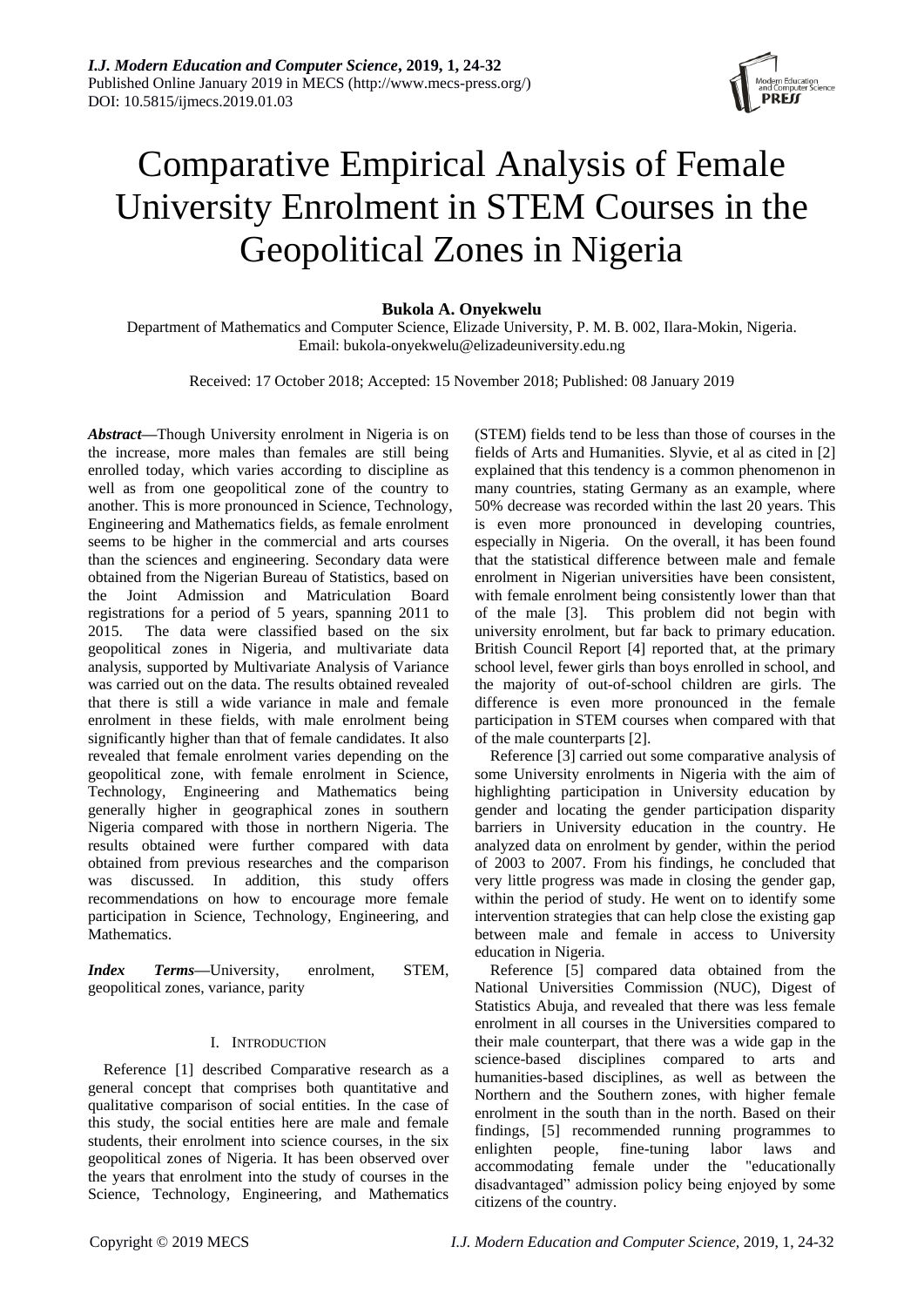Reference [6] carried out a study of the enrolment, graduation and staffing pattern of male and female gender in Science and Technology fields in Nigerian higher institutions over a period of ten years (1997-2006). They used structured questionnaires and interviews to get primary data from some female undergraduates in the field of natural sciences and engineering, in the six geopolitical zones of Nigeria. They also employed secondary data. They went ahead to compare the data with that from some other countries, in order to identify differences and similarities. From their findings, they observed that though there has been increased awareness among girls at secondary school levels, the pattern showed that the female enrolment was lower than that of the male.

It is obvious from the above that it is necessary to undertake studies to examine if the enrolment of female students into STEM courses has increased in recent times as well as to evaluate if there are changes in the dynamics of the enrolment across geopolitical zones of Nigeria. This paper attempts to fill this knowledge gap. The paper focuses on the comparative analysis of the pattern of female enrolment into STEM courses in Nigerian Universities in the six geopolitical zones in Nigeria in recent years. The results of the current study will be compared with those of previous years, to see if there are any change in dynamics of enrolment if there are improvements, and where the improvements occurred.

# II. METHODOLOGY

# *A. Data Collection and Analysis*

The data used in this research are secondary data obtained from [7], from the National Bureau of Statistics, Abuja Nigeria. According to the Bureau, the data was primarily obtained from administrative records, surveys, and censuses, and the validity of the data was carefully confirmed to reduce significantly, issues related to errors. The data are the Admission Statistics by Sex, States of Origin and Faculty from the Joint Admission and Matriculation Board (JAMB), for a period of 6 years (i.e. from  $2010 - 2015$ ). Since the focus of this research is on female admission into Science, Technology, Engineering and Mathematics (STEM) courses, all the courses in these

Table 1. The Six Geopolitical Zones of Nigeria

| S/N            | Geopolitical | <b>States</b>                    |
|----------------|--------------|----------------------------------|
|                | Zones        |                                  |
| $\mathbf{1}$ . | Middlebelt   | Benue, Kogi, Kwara, Nasarawa,    |
|                |              | Niger, Plateau, Federal Capital  |
|                |              | Territory                        |
| 2.             | Northeast:   | Adamawa, Bauchi, Borno, Gombe,   |
|                |              | Taraba. Yobe                     |
| 3.             | Northwest:   | Jigawa, Kaduna, Kano, Katsina,   |
|                |              | Kebbi, Sokoto, Zamfara           |
| 4.             | Southeast:   | Abia, Anambra, Ebonyi, Enugu,    |
|                |              | Imo                              |
| 5.             | Southsouth:  | Akwa Ibom, Cross River, Bayelsa, |
|                |              | Rivers, Delta, Edo               |
| б.             | Southwest:   | Ekiti, Lagos, Ogun, Ondo, Osun,  |
|                |              | Ovo                              |

categories were grouped together, to be contrasted with other courses outside the categories. The States were also classified into the six (6) geopolitical zones in Nigeria, as shown in Table 1.

## *B. Results*

The data was analyzed using the Analysis of Variance (ANOVA) technique. ANOVA is a statistical model that is used in analyzing differences among means in a data collection. According to Reference [12], ANOVA is acceptable in experimental designs with one dependent variable that is a continuous parametric numerical outcome measure, and multiple experimental groups within one or more independent (categorical) variables. The results of the Analysis of Variance revealed significant differences  $(p<0.05)$  in the total number of students' enrolment in higher institutions (Universities and Polytechnics) across geographical zones of Nigeria. Enrolments were also found to differ significantly between years of enrolment, the gender of students and specialization.

The total number of students' enrolment was significantly lower in the year 2010 (192,238) than those of all the other years (between 344,836 and 425,370), which were not significantly different  $(p>0.05)$  from each other (Table 2). The breakdown of enrolment was found to differ significantly between the different geopolitical zones, as shown in Table 3.

Table 2. Total Students' Enrolment by Year (between 2010 and 2015)

| Year | <b>Total enrolment</b> |
|------|------------------------|
| 2010 | $192,238^b$            |
| 2011 | $344,836^a$            |
| 2012 | $425,370^a$            |
| 2013 | 412,872 <sup>a</sup>   |
| 2014 | 354,076 <sup>a</sup>   |

Note: values in the same column with the same superscript are not significantly

Table 3. Results of students' enrolment in the six geopolitical zones in Nigeria between 2010 and 2015

| <b>Geopolitical zones</b> | Mean number of<br>enrolments |
|---------------------------|------------------------------|
| Northeast                 | $172,360$ <sup>d</sup>       |
| <b>Northwest</b>          | $275,592^{\circ}$            |
| Southsouth                | 328,313 <sup>b</sup>         |
| Middlebelt                | 394,490 <sup>b</sup>         |
| Southeast                 | $422.613^{ab}$               |
| Southwest                 | 527,921 <sup>a</sup>         |

Note: values in the same column with the same superscript are not significantly

Results on Table 3 indicates that students' enrolment in the Southwest (527,921) and the Southeast (422,613) geopolitical zones were statistically similar. Compared to other geopolitical zones, enrolment was significantly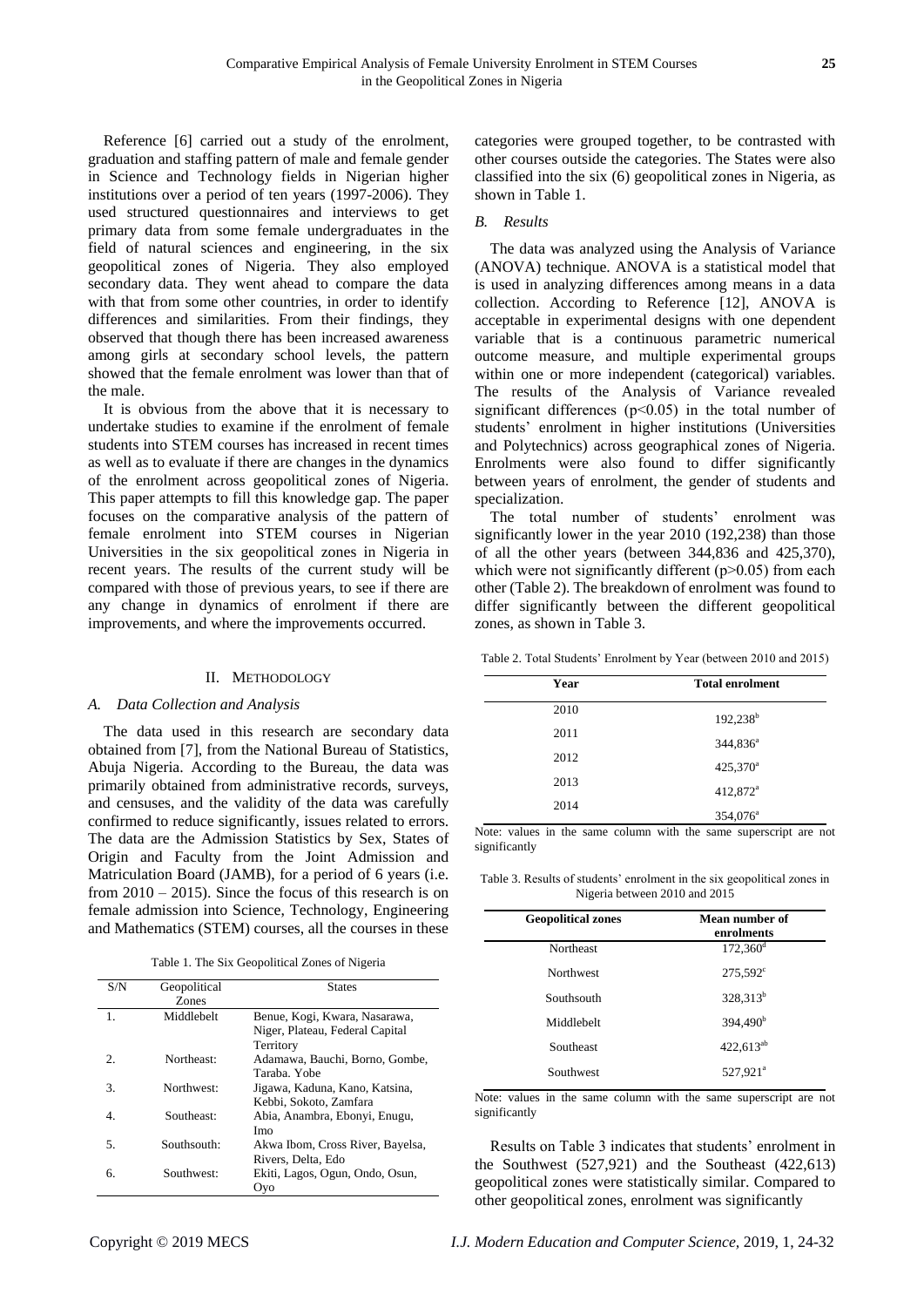lowest in the Northeast (172,360). There were no significant differences between students' enrolment in the Southeast, Middlebelt and Southsouth geopolitical zones, however, the number of students' enrolment in these three geopolitical zones were significantly higher than enrolment in the Northeast and Northwest (Table 3).

Generally, more students were enrolled in art subjects (1,213,208.00) compared to science subjects (908,081) between the years 2010 and 2015. The significantly higher enrolment into arts than science subjects was found to reflect across most of the various years under investigation, except the year 2010 during which more students enrolled into science subjects (143,068) than arts (49,170) (Table 4).

Table 4. Results of students' enrolment into Science and Art subjects between 2010 and 2013

| Year | <b>Science</b>       | Arts                   |
|------|----------------------|------------------------|
| 2010 | 143,068 <sup>ª</sup> | $49,170^b$             |
| 2011 | $119,905^{\rm b}$    | $224.931$ <sup>a</sup> |
| 2012 | $191,259^b$          | $234,111^a$            |
| 2013 | $167,736^b$          | $245,136^a$            |
| 2014 | 132.092 <sup>b</sup> | 221,984 <sup>a</sup>   |
| 2015 | $154,021^{\rm b}$    | $237,876^a$            |

Note: values in the same row with different superscript are significantly

There was no significant difference between the number of male students enrolled in arts (645,556) and science subjects (595,126) in all the geopolitical zones between the investigated period (Table 5). On the contrary, significantly more female students were found to be enrolled into arts subjects (567,652) than science subjects (312,955). The results indicated that the number of male students (595,126) enrolled in science subjects was significantly higher than the number of female genders (312,955) enrolled in science subjects (Table 5). Though there were more male enrolments into arts subject than female, the difference was found not to be significant.

Table 5. Enrolment of male and female gender into Science and Art subjects in the study area

| <b>Gender /Area of Specialization</b> | Male              | Female            |
|---------------------------------------|-------------------|-------------------|
| <b>Science</b>                        | $595.126^{\circ}$ | $312.955^b$       |
| Arts                                  | $645.556^{\circ}$ | $567,652^{\circ}$ |

Note: values in the same row with different superscript are significantly

Fig 1 shows the enrolment of students (male and female) from the six geopolitical zones of Nigeria into Arts and Science courses in higher institutions in Nigeria. Fig 1(a) reveals that in 2010, there was higher enrolment into Science than Art courses in the six geopolitical zones, while Figs 1(b) to (f) revealed otherwise, that is, there was generally higher enrolment in Arts than Science courses between 2011 and 2015 across geopolitical zones. Also, Fig 1 reveals that, in each year, while a higher number of females enrolled into Arts courses in the Southeast, Southwest, and Southsouth, a higher number of males enrolled into Sciences in these three (3) zones.

Also, in the two northern zones and the Middlebelt, male enrolments were higher for both Arts and Sciences. This means that in the six geopolitical zones of Nigeria, male enrolment was higher than female enrolment into Science courses.







Copyright © 2019 MECS *I.J. Modern Education and Computer Science,* 2019, 1, 24-32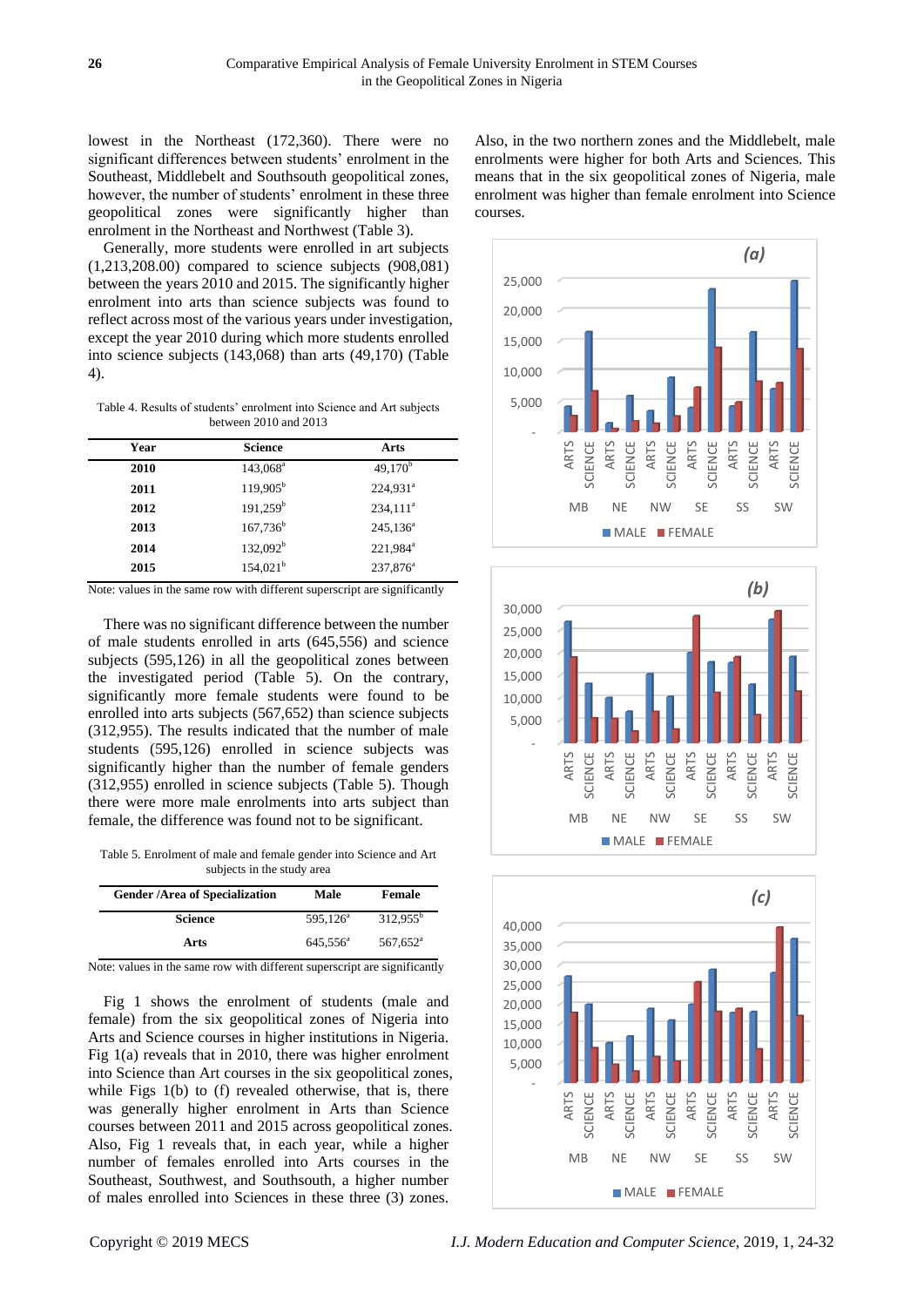





Fig.1. Enrolment of student from the six geopolitical zones of Nigeria into Art and Science courses in Higher Institutions in (a) 2010; (b) 2011; (c) 2012; (d) 2013; (e) 2014 and (f) 2015 (MB=Middlebelt, NE=Northeast, NW=Northwest, SE=Southeast, SS= Southsouth, SW = Southwest)

Table 6 shows the percentage of male and female enrolment into Science courses in the six geopolitical zones in Nigeria. Depending on the geopolitical zone, percentage enrolment ranged from 60% to 75% for male students and from 25% to 40% for females (Table 6) while depending on the year, percentage enrolment varied from 52% to 81% for male students and from 19% to 52% for female students.

Table 6. Enrolment (%) of male and female students into Science courses in the six geopolitical zones in Nigeria

|      |    | MВ<br><b>NE</b> |    |    | NW |    | SE |    | SS |    | SW |    |
|------|----|-----------------|----|----|----|----|----|----|----|----|----|----|
|      | М  | F               | М  | F  | М  | F  | М  | F  | М  | F  | М  | F  |
| 2010 | 71 | 29              | 77 | 23 | 78 | 22 | 63 | 37 | 66 | 34 | 64 | 36 |
| 2011 | 71 | 29              | 73 | 27 | 77 | 23 | 62 | 38 | 68 | 32 | 63 | 37 |
| 2012 | 69 | 31              | 81 | 19 | 75 | 25 | 61 | 39 | 68 | 32 | 68 | 32 |
| 2013 | 59 | 41              | 63 | 37 | 55 | 45 | 52 | 48 | 56 | 44 | 48 | 52 |
| 2014 | 72 | 28              | 78 | 22 | 81 | 19 | 60 | 40 | 69 | 31 | 66 | 34 |
| 2015 | 68 | 32              | 76 | 24 | 78 | 22 | 60 | 40 | 66 | 34 | 64 | 36 |
| Avg  | 68 | 32              | 75 | 25 | 74 | 26 | 60 | 40 | 66 | 34 | 62 | 38 |

Of particular interest is the analysis and comparison of female enrolment into Science subjects within the years under investigation (that is, 2010 to 2015) in the six geopolitical zones in Nigeria. The absolute numbers of female student enrolment in science subject in Nigerian Universities between 2010 and 2015 is shown in Fig 2.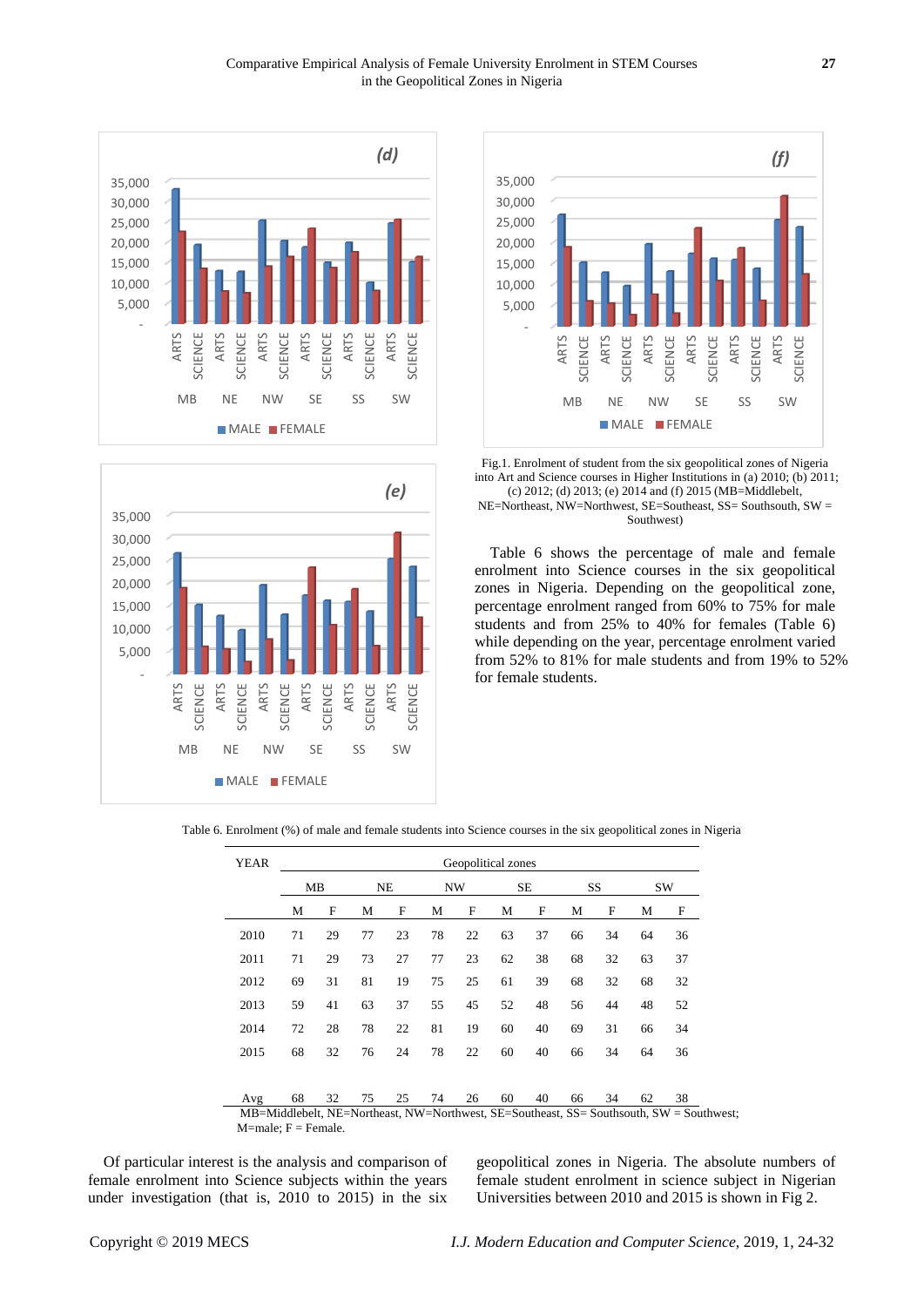

Fig.2. Enrolment of female students from the six geopolitical zones of Nigeria into Science courses in Higher Institutions in (a) 2010; (b) 2011; (c) 2012; (d) 2013; (e) 2014 and (f) 2015

Fig 2 shows the enrolment of females from the six geopolitical zones in Nigeria into Science courses from 2010 to 2015. From the illustration, it can be observed that, for reasons that cannot be immediately explained in this study, the Middlebelt, Northeast, and Northwest recorded high enrolment of females in Science subjects in 2013, which was not consistent with enrolments in the other years investigated in this study. It is clear that, in the other years, Northeast geopolitical zone recorded the lowest female enrolment, followed by Northwest, and Middlebelt. Female enrolments into Science courses in Southsouth was slightly higher than those in the Middlebelt in some years, while Female enrolments into Science courses in Southeast and Southwest were higher than those of the other geopolitical zones of the country (Fig 3).



Fig.3. Mean of Female Enrolment into Science Courses in Nigeria by Geopolitical Zones

From Fig 4, it is obvious that during the period under investigation (2010 – 2015), 27% of the female enrolment into STEM courses in Nigeria was from Southwest, which

was closely followed by the enrolment of female students from the Southeast (25%). The results indicated that Southsouth and Middlebelt had an equal percentage of female enrolment (15%) into STEM courses, 11% of female enrolment into STEM courses was accounted for by the Northwest, while the lowest percentage (7%) of female enrolment into STEM courses was recorded in the Northeast geopolitical zone.



Fig.4. Percentage of Female enrolment into STEM Courses in Nigeria by Geopolitical Zones

#### *Gender Parity Index*

One of the major resolutions of the Millennium Declaration is that boys and girls should have equal access to all levels of education, by 2015 [8]. To measure the progress towards this declaration, the Gender Parity Index (GPI) is employed. UNESCO [9] defined the Gender Parity Index (GPI) as the ratio of female to male values of a given indicator. In this research, the specific indicator is enrolment into science courses in Nigerian University, by geopolitical zones. The Gender Parity Index was calculated by dividing the female value for the indicator (in this instance, enrolment), by the male value, that is:

$$
GPI = \frac{female}{male} \tag{1}
$$

From equation 1, if the resulting value is 1, then it indicates that there is parity between the male and the female. A value that is less than 1 indicates a disparity in favor of males, while a value greater than 1 indicates a disparity in favor of the females. The GPI for the students'

Table 7. Gender Parity Index for Science Enrolment in different geopolitical zones of Nigeria

| Year          | MB           | NE           | <b>NW</b>    | <b>SE</b>    | SS           | <b>SW</b>    |
|---------------|--------------|--------------|--------------|--------------|--------------|--------------|
| 2010<br>2011  | 0.41<br>0.42 | 0.30<br>0.37 | 0.29<br>0.29 | 0.59<br>0.62 | 0.51<br>0.48 | 0.55<br>0.60 |
| 2012          | 0.44         | 0.24         | 0.34         | 0.63         | 0.48         | 0.47         |
| 2013          | 0.69         | 0.59         | 0.81         | 0.91         | 0.80         | 1.08         |
| 2014          | 0.39         | 0.28         | 0.23         | 0.67         | 0.44         | 0.52         |
| 2015          | 0.46         | 0.32         | 0.28         | 0.65         | 0.51         | 0.57         |
| Mean<br>Index | 0.47         | 0.35         | 0.37         | 0.68         | 0.54         | 0.63         |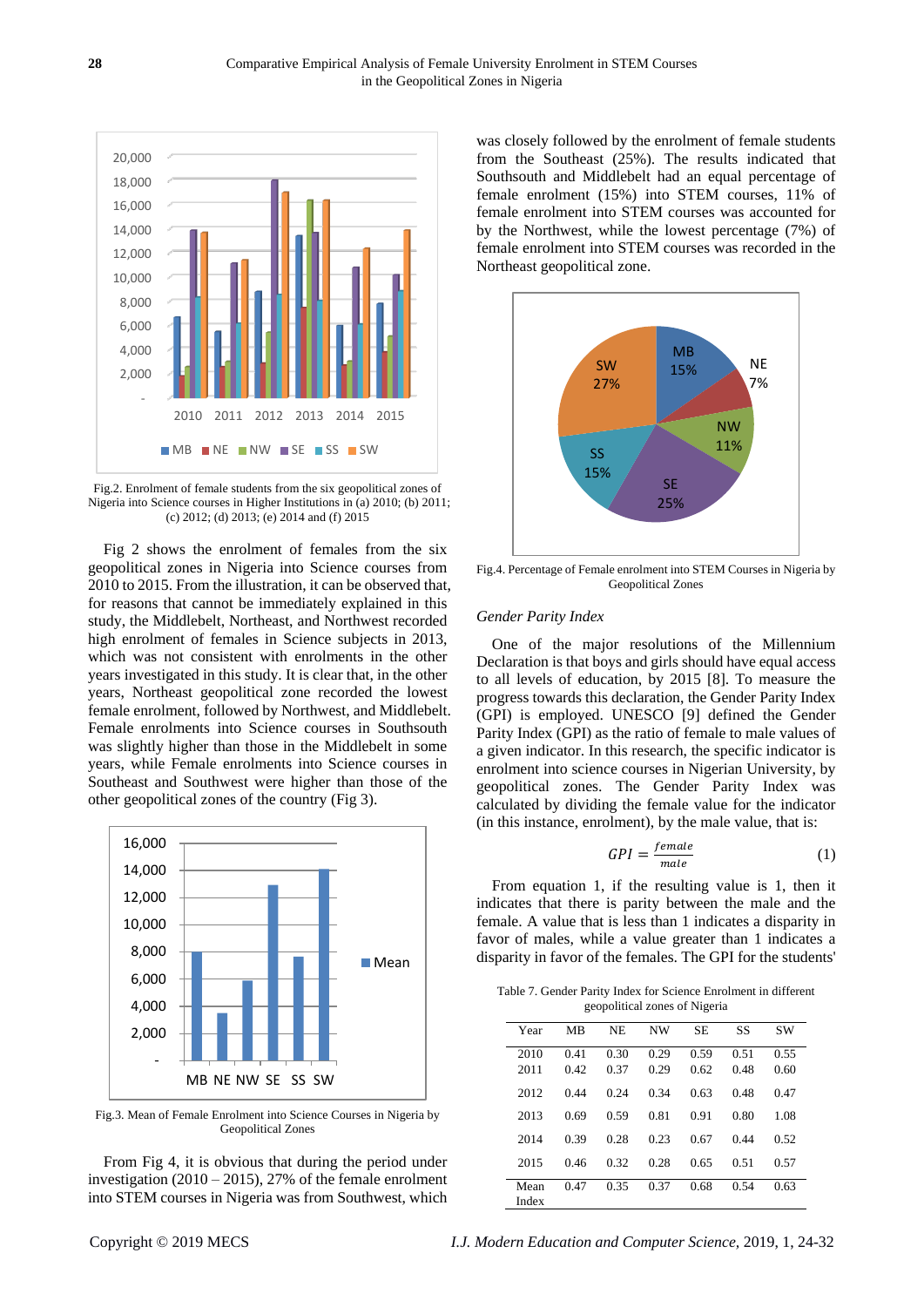enrolment, within the years under study (2010-2015), in the six geopolitical zones of Nigeria is shown in Table 7.

From Table 7, it is clear that there is a disparity in female enrolment into STEM courses across the six geopolitical zones if Nigeria, with Southeast having the lowest disparity of 0.68, and Northeast having the highest disparity of 0.35 (Table 7). The general trend of the results is that disparity increases as one moves from the southern part of Nigeria to the northern part of the country. This is evident from the generally lower GPI in the northern geopolitical zones (i.e. Northeast and Northwest) compared to those in the southern geopolitical zones (i.e. Southsouth, Southeast and Southwest). Of particular interest is male and female enrolments in 2013, when there was a disparity in favor of females in the Southwest geopolitical zone (GPI  $= 1.08$ ) and GPI values of almost 1.0 in the other geopolitical zones (Table 8).

# *C. Discussion*

From in the results of this study, it was first established that, within the period under study, that is, 2010 to 2015, enrolment into Arts courses was generally higher than that into science courses across the six geopolitical zones in Nigeria. Secondly, with respect to enrolment into science courses, the results showed that male enrolment was higher than those of the female gender. Narrowing down

the analysis to focus basically on female enrolment into science courses in the six geopolitical zones in Nigeria, the results revealed that the Southwest geopolitical zone recorded the highest percentage (27%) of female enrolment into science courses, followed closely by the Southeast with 25% female enrolment. Both Southsouth and Middlebelt were next with each geopolitical accounting for 15% female student enrolment into science courses. This was followed by Northwest with 11% female enrolment while Northeast recorded the lowest female enrolment of 7%.

Adeyemi and Akpotu [5] carried out a Gender analysis of student enrolment in Nigerian Universities, with data obtained from 1989 to 1997. Their findings showed that, as far back as 1989 to 1997, there was a disparity of female to male. They also revealed that the disparity was wider in science-based disciplines on the one hand and in the northern zones on the other, which agrees with the results of the present study. Based on their findings, [5] made recommendations which included sustained enlightenment programs, fine-tuning of labor laws and accommodating females under the "educationally disadvantaged" admission policy currently enjoyed by some states in Nigeria.

Table 8. Undergraduate Enrolment (%) in Science-based faculties by Region (Source: Aderemi, et al., 2013)

| <b>YR</b> |    | <b>NE</b><br>SЕ<br>MB<br>NW |    |    | <b>SW</b> |    |    |    |    |    |
|-----------|----|-----------------------------|----|----|-----------|----|----|----|----|----|
|           | М  | F                           | М  | F  | М         | F  | М  | F  | М  | F  |
| 1997      | 78 | 22                          | 76 | 24 | 85        | 15 |    |    | 33 | 67 |
| 1998      | 73 | 27                          | 76 | 24 | 78        | 22 | 62 | 38 | 40 | 60 |
| 1999      | 79 | 21                          | 73 | 27 | 77        | 23 | 64 | 36 | 25 | 75 |
| 2000      | 69 | 31                          | 67 | 33 | 71        | 29 | 60 | 40 | 80 | 20 |
| 2001      | 76 | 24                          | 67 | 33 | 70        | 30 | 34 | 66 | 23 | 77 |
| 2002      | 66 | 34                          | 31 | 69 | 79        | 21 | 62 | 38 | 29 | 71 |
| 2003      | 76 | 24                          | 67 | 33 | 79        | 21 | 60 | 40 | 24 | 76 |
| 2004      |    |                             | 74 | 26 | 71        | 29 | 60 | 40 | 23 | 77 |
| 2005      | 73 | 27                          | 88 | 12 | 60        | 40 | 59 | 41 | 38 | 62 |
| 2006      | 73 | 27                          | 66 | 34 | 69        | 31 |    |    | 33 | 67 |
| Avg       | 74 | 26                          | 69 | 31 | 74        | 26 | 58 | 42 | 35 | 65 |

Table 9. Comparison of average percentage of Male and Female Enrolment into Science Courses

|           |           |    | Remark                 |    |    |                        |                               |  |
|-----------|-----------|----|------------------------|----|----|------------------------|-------------------------------|--|
| Zone      | 1997-2006 |    |                        |    |    | 2010-2015              |                               |  |
|           |           |    | Diff. between Female & |    |    | Diff. between Female & |                               |  |
|           | M         | F  | Male                   | М  | F  | Male                   |                               |  |
| MB        | 74        | 26 | $-48$                  | 68 | 32 | $-36$                  | Increase in female enrolment  |  |
| <b>NE</b> | 69        | 31 | $-38$                  | 75 | 25 | $-50$                  | reduction in female enrolment |  |
| <b>NW</b> | 74        | 26 | $-48$                  | 74 | 26 | $-48$                  | No difference                 |  |
| <b>SE</b> | 58        | 42 | $-16$                  | 60 | 40 | $-20$                  | reduction in female enrolment |  |
| SS        |           |    | No data                | 66 | 35 | $-31$                  |                               |  |
| <b>SW</b> | 35        | 65 | $+30$                  | 62 | 38 | $-24$                  | significant reduction         |  |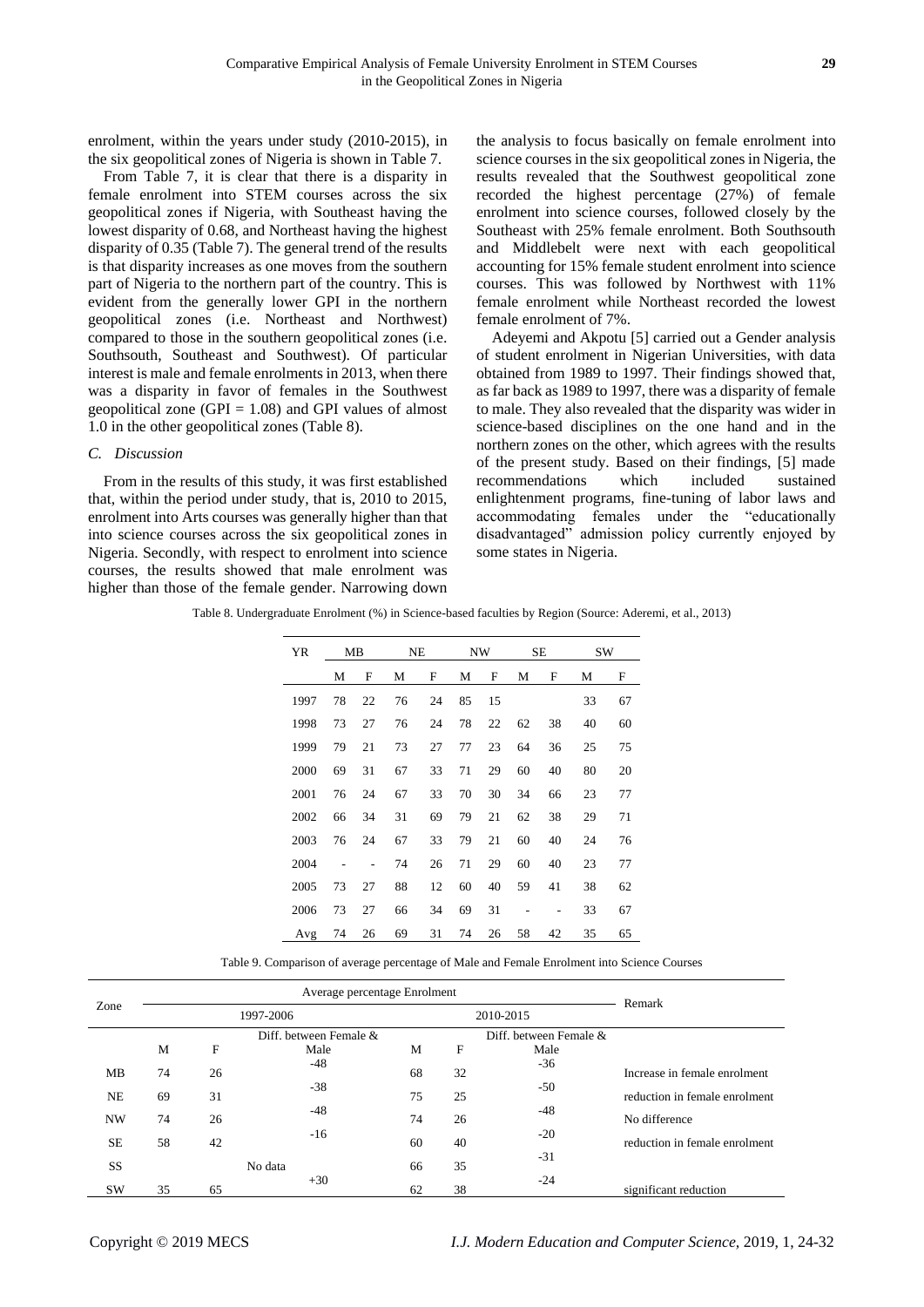Reference [6] carried out an analysis of enrolment into science courses from 1997 to 2006 and revealed a similar trend in the percentage of male and female enrolment in this study. Their results are shown in Table 7. However, contrary to the results of this present study, Reference [6] showed that the percentage of female enrolment was consistently higher than that of male enrolment in the Southwest geopolitical zone of Nigeria between 1997 and 2006. They inferred that there was more awareness for female students to study science courses over the period under study.

The average percentage of male and female enrolment into science course in all the geopolitical zones between the periods covered by [6] (i.e. 1997 to 2006) was computed and compared with that of the period covered in this study (i.e. 2010 to 2015). (Table 8).

The average percentage enrolment of male and female students in all the geopolitical zones and the was computed and compared

The results showed that in the Middlebelt geopolitical zone the percentage difference in male to female enrolment reduced from 48% between 1997 and 2006 to 36% between 2010 and 2015. This is an indication that there was an increase in female enrolment in the Middlebelt between 2010 and 2015 compared with 1997 and 2006 enrolment figure. While this increase in female enrolment between 2010 and 2015 is a welcome development, it is still evident that female enrolment into science courses in the Middlebelt is less than half that of their male counterpart. Contrary to the increase in female enrolment into science courses recorded in the Middlebelt, there was a decrease in female enrolment in the Northeast, Southeast, and Southwest between 2010 and 2015 compared with 1997 and 2006 enrolment figure (Table 6). For example, in the Northeast, the difference in the female to male enrolment increased from -37% (between 1997-2006) to -50% (between 2010 to 2015). The Southeast geopolitical zone had a similar trend, with the difference in the female to male enrolment increasing from -16% to -20% during the periods 1997-2006 and 2010 to 2015, respectively. In the Northwest geopolitical zone, there was no difference in the female to male enrolment between 1997-2006 and 2010 to 2015. Aderemi *et al*. [6] did not present data for Southsouth between 1997 and 2006, thus no comparison could be made for this geopolitical zone. When the results of the present study for Southwest zone was compared with that of [6], it became evident that the Southwest geopolitical zone recorded the highest drop in female enrolment into Science Courses, with the difference in female to male enrolment decreasing from 30% between 1997-2006 to -27% between 2010 to 2015.

The above comparative analysis implies that there is a decline in the enrolment of females into Science courses in the University in five out of the six geopolitical zones of Nigeria. While there has been some propaganda to encourage the female folks to study science, it is clear that the efforts made are not yielding the required results, as shown by the comparison.

Bridging the science gap between male and female in Nigerian educational systems needs to be taken beyond passive policies to active processes which should involve proper investigation, actions plans, well-monitored results, and active feedback mechanism. Reference[10] pointed out several actions already in place by some private sectors within the country, to support the inefficient attempts by the Government to bridge the cap. Some of the private sector initiatives are; Government-funded projects like the Junior Engineers, Technologists, and Scientist (JETS) initiatives, Science, Maths and Technology (SMT) clinics for girls in specific institutions, career counseling, Information campaigns, Scientific awards and prizes, Science fairs. Some of these, however, still have very little coverage across the nation.

The following recommendations are hereby made

- 1. Parental perception of girls' abilities: Reference [11] observed that some parents had higher perceptions of science abilities and higher expectations of success in Science education for their male children than for the female children. Sensitization and propaganda can be carried out on media platforms to alter this perception. Parents with the right perception will encourage their girls right from tender ages to embrace science.
- 2. The Federal Character policy for admission was instituted to cater for disadvantaged states in Nigeria. Similar policy can be created to create more opportunities for females to be admitted for science courses.
- 3. Role Models: Although the country can boast of a relatively moderate number of women who are top-flyers in Science oriented careers, many of them are not known. The Education sector can seek out these women and involve them in career counseling and drives to mentor young girls.
- 4. Scholarships, grants, and other incentives can be introduced specifically for the girl child. The International Community offers lots of scholarships with focus on the girls. From Europe, we have the Erasmus Mundus Scholarships initiated by the European Commission, [VLIR-UOS](http://www.vliruos.be/scholarships) Training and Masters [Scholarships](http://www.vliruos.be/scholarships) by Belgium, the DAAD by Germany, and a host of others. However, most of them are for Masters' degree programs outside the country. Organizations within the country can design such scholarships to encourage girls to study science within the country.

# III. CONCLUSION

From the comparative analysis carried out in this research, it is clear that there is still a relatively high disparity in the enrolment of females into science courses in Nigerian Universities, when compared with that of their male counterparts. More alarming is the finding that, when compared with previous years' analysis, there is a decline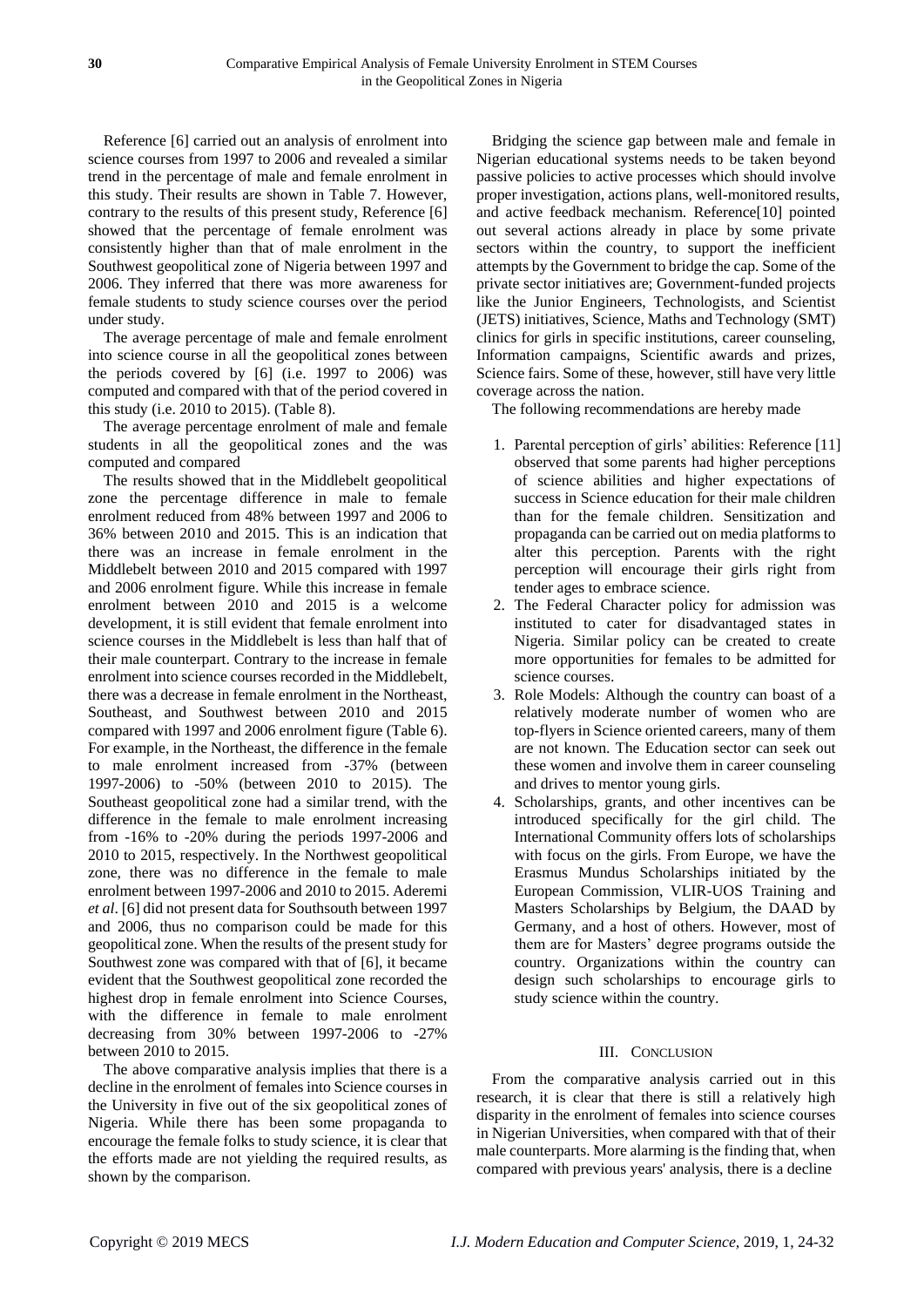in female enrolment into science courses in most of the geopolitical zones in Nigeria. This calls for more intensive measures to correct this disparity. Gender inequality is a problem that is attracting lots of attention worldwide. Bridging this gap in the field of science education will go a long way in enhancing gender equality.

## **REFERENCES**

- [1] Aderemi, H.O., Hassan, O.M., Siyanbola, W.O., Taiwo, K. (2013) Trends in enrolment, graduation and staffing of science and technology education in Nigeria tertiary institutions: A gender participation perspective. In *Academic Journals*, 8(21): 2011-2020, DOI:10.5897/ERR08.084, ISSN 1990-3839
- [2] Adeyemi, K. and Akpotu, N. (2004). Gender analysis of student enrolment in Nigerian universities. *Higher Education*, Kluwer Academic Publishers. Printed in the Netherlands, 48: 361–378,
- [3] Akinsowon, O. A. and Osisanwo, F. Y. (2014). Enhancing Interest in Sciences, Technology and Mathematics (STEM) for the Nigerian Female Folk. *International Journal of Information Science*, 4(1): 8-12 DOI: 10.5923/j.ijis.20140401.02
- [4] Akpoyovwaire, S. M. (2014). Gender Participation in University Education in Nigeria: Closing the Gap. *International Letters of Social and Humanistic Sciences Online*: 2014-07-05 ISSN: 2300-2697, 34: 53-62. doi:10.18052/www.scipress.com/ILSHS.34.53
- [5] Amelink, C. (2009). Gender Differences in Science Performance, SWE-AWE CASEE Overviews, Assessing Women in Engineering, *SWE-AWE-CASEE ARP Resources*, *[http://www.AWEonline.org.](http://www.aweonline.org/)* Assessed on 02/06/2018
- [6] British Council Report (2014). *Girls' Education in Nigeria: Issues, Influencers, and Actions*. The British Council.
- [7] Mills, M, van de Bunt, G. G., and de Brujin, J (2006), Comparative Research. Persistent Problems and Promising Solutions. *International Sociology*, 21(5): 619– 631, DOI: 10.1177/0268580906067833
- [8] National Bureau of Statistics (2016), *Annual Abstract of Statistics*, 1. (217)
- [9] Sawyer, S. F. (2009), Analysis of Variance: The Fundamental Concepts, in The Journal of Manual & Manipulative Therapy n volume 17 number 2 [27-38], [http://jmmtonline.com/documents/v17n2/sawyer.pdf.](http://jmmtonline.com/documents/v17n2/sawyer.pdf) Assessed on 22/11/2018.
- [10] Udeani, U. (2012), Increasing Female Participation in Science and Technology Careers: Problems and suggested Interventions from Nigeria, *Developing Country Studies*, ISSN 2224-607X (Paper) ISSN 2225-0565 (Online) Vol 2, No.5. [http://www.cssia.org/pdf/20000193-IncreasingFemale](http://www.cssia.org/pdf/20000193-IncreasingFemale%20Participationin%20Scienceand%20TechnologyCareers.pdf)

[Participationin Scienceand TechnologyCareers.pdf.](http://www.cssia.org/pdf/20000193-IncreasingFemale%20Participationin%20Scienceand%20TechnologyCareers.pdf) Assessed on 31/7/2018

- [11] UNESCO (2010), Gender Parity in Primary and Secondary Education, UNESCO Institute of Statistics, Fact Sheets No. 4, [http://uis.unesco.org/sites/default/files/documents/fs4-gen](http://uis.unesco.org/sites/default/files/documents/fs4-gender-parity-in-primary-and-secondary-education-en.pdf) [der-parity-in-primary-and-secondary-education-en.pdf.](http://uis.unesco.org/sites/default/files/documents/fs4-gender-parity-in-primary-and-secondary-education-en.pdf) Assessed on 31/07/2018
- [12] UNESCO (2018), Gender Parity Index, Sustainable Development Goals, UNESCO Institute of Statistics,

[http://uis.unesco.org/en/glossary-term/gender-parity-index](http://uis.unesco.org/en/glossary-term/gender-parity-index-gpi) [-gpi.](http://uis.unesco.org/en/glossary-term/gender-parity-index-gpi) Assessed on 23/07/2018.

# **Author's Profile**



**Onyekwelu, Bukola Abimbola**

Place & Date of Birth: Ado-Ekiti, Nigeria, 05 Dec. 1970

# **Educational Background:**

- *Ph.D. in Computer Science,* Federal University of Technology, Akure, Ondo State., Nigeria - 2015
- *M.Tech in Computer Science,* Federal University of Technology, Akure, Ondo State, Nigeria-2009
- *Post-Graduate Diploma in Computer Science,* Federal University of Technology, Akure, Ondo State, Nigeria -2004
- *B.Tech in Computer Science,* Federal University of Technology, Akure, Ondo State, Nigeria-1991

**Research/Area of Interest:** CyberSecurity, Intrusion Detection, Science, Technology, Engineering and Mathematics (STEM) Initiatives.

## **Working Experience**

- **Lecturer I,** Department of Mathematics and Computer Science, Faculty of Basic and Applied Sciences, Elizade University, Ilara-Mokin, Ondo State. January 2018 to date
- **Lecturer I,** Department of Computer Science, College of Natural Sciences, Joseph Ayo Babalola University, Ikeji-Arakeji, Osun State. October 2016 to December 2017
- **Lecturer II,** Department of Computer Science, College of Natural Sciences, Joseph Ayo Babalola University, Ikeji-Arakeji, Osun State. October 2013 to September 2016
- **Assistant Lecturer,** Department of Computer Science, College of Natural Sciences, Joseph Ayo Babalola University, Ikeji-Arakeji, Osun State. March 2010 to September 2013
- **Lecturer (Part-time),** Department of Computer Studies, Federal Polytechnic, Ado-Ekiti, Ekiti State. May to August 2009

#### **Membership of Professional Bodies**

- Member, Society of Digital Information and Wireless Communications (SDIWC)
- Member, Computer Professionals of Nigeria (CPN)
- Member, Nigerian Computer Society (NCS)
- Member, Nigerian Women In Information Technology (NIWIIT)

Member, Organization for Women in Science for the Developing World (OWSD)